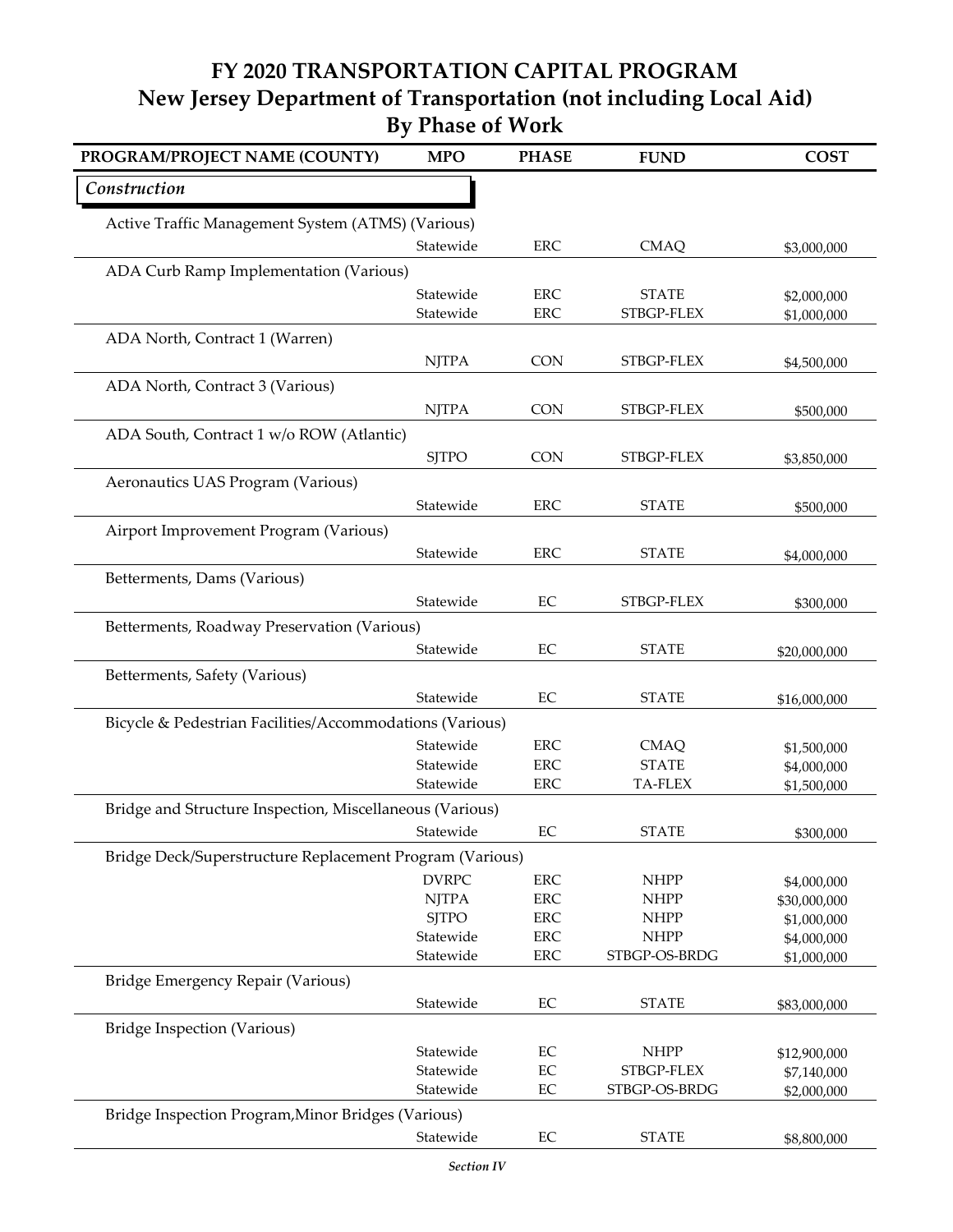| PROGRAM/PROJECT NAME (COUNTY)                                                                    | <b>MPO</b>             | <b>PHASE</b>             | <b>FUND</b>                 | <b>COST</b>                  |  |
|--------------------------------------------------------------------------------------------------|------------------------|--------------------------|-----------------------------|------------------------------|--|
| Construction                                                                                     |                        |                          |                             |                              |  |
| Bridge Maintenance and Repair, Movable Bridges (Various)                                         |                        |                          |                             |                              |  |
|                                                                                                  | Statewide              | EC                       | <b>STATE</b>                | \$28,500,000                 |  |
| Bridge Maintenance Fender Replacement (Various)                                                  |                        |                          |                             |                              |  |
|                                                                                                  | Statewide              | <b>ERC</b>               | <b>NHPP</b>                 | \$14,000,000                 |  |
|                                                                                                  | Statewide              | <b>ERC</b>               | STBGP-FLEX                  | \$4,000,000                  |  |
| Bridge Maintenance Scour Countermeasures (Various)                                               |                        |                          |                             |                              |  |
|                                                                                                  | Statewide<br>Statewide | <b>ERC</b><br><b>ERC</b> | <b>NHPP</b><br>STBGP-FLEX   | \$5,000,000                  |  |
|                                                                                                  |                        |                          |                             | \$4,000,000                  |  |
| Bridge Management System (Various)                                                               |                        |                          |                             |                              |  |
|                                                                                                  | Statewide              | EC                       | STBGP-FLEX                  | \$1,250,000                  |  |
| Bridge Preventive Maintenance (Various)                                                          |                        |                          |                             |                              |  |
|                                                                                                  | Statewide<br>Statewide | EC<br>EC                 | <b>NHPP</b><br><b>STATE</b> | \$25,000,000<br>\$40,000,000 |  |
|                                                                                                  | Statewide              | EC                       | STBGP-FLEX                  | \$10,000,000                 |  |
| Bridge Replacement, Future Projects (Various)                                                    |                        |                          |                             |                              |  |
|                                                                                                  | Statewide              | <b>ERC</b>               | <b>NHPP</b>                 | \$1,000,448                  |  |
|                                                                                                  | Statewide              | <b>ERC</b>               | <b>STATE</b>                | \$1,326,000                  |  |
| Bridge Scour Countermeasures (Various)                                                           |                        |                          |                             |                              |  |
|                                                                                                  | Statewide              | <b>ERC</b>               | <b>STATE</b>                | \$200,000                    |  |
| Camden County Bus Purchase (Camden)                                                              |                        |                          |                             |                              |  |
|                                                                                                  | <b>DVRPC</b>           | EC                       | <b>CMAQ</b>                 | \$1,694,000                  |  |
| Congestion Relief, Intelligent Transportation System Improvements (Smart Move Program) (Various) |                        |                          |                             |                              |  |
|                                                                                                  | Statewide              | <b>ERC</b>               | <b>STATE</b>                | \$2,000,000                  |  |
| Construction Inspection (Various)                                                                |                        |                          |                             |                              |  |
|                                                                                                  | Statewide              | EC                       | <b>STATE</b>                | \$11,000,000                 |  |
| Construction Program IT System (TRNS.PORT) (Various)                                             |                        |                          |                             |                              |  |
|                                                                                                  | Statewide              | EC                       | <b>STATE</b>                | \$1,300,000                  |  |
| Culvert Replacement Program (Various)                                                            |                        |                          |                             |                              |  |
|                                                                                                  | Statewide              | <b>ERC</b>               | <b>STATE</b>                | \$4,000,000                  |  |
|                                                                                                  | Statewide              | <b>ERC</b>               | STBGP-FLEX                  | \$1,000,000                  |  |
| DBE Supportive Services Program (Various)                                                        |                        |                          |                             |                              |  |
|                                                                                                  | Statewide              | $\rm EC$                 | STBGP-FLEX                  | \$500,000                    |  |
| Delaware & Raritan Canal Bridges (Mercer)                                                        |                        |                          |                             |                              |  |
|                                                                                                  | Statewide              | ERC                      | STBGP-FLEX                  | \$8,350,000                  |  |
| Disadvantaged Business Enterprise (Various)                                                      |                        |                          |                             |                              |  |
|                                                                                                  | Statewide              | EC                       | STBGP-FLEX                  | \$100,000                    |  |
| Drainage Rehabilitation & Improvements (Various)                                                 |                        |                          |                             |                              |  |
|                                                                                                  | Statewide              | $\rm EC$                 | STBGP-FLEX                  | \$20,000,000                 |  |
| Drainage Rehabilitation and Maintenance, State (Various)                                         |                        |                          |                             |                              |  |
|                                                                                                  | Statewide              | $\rm EC$                 | <b>STATE</b>                | \$15,000,000                 |  |
|                                                                                                  |                        |                          |                             |                              |  |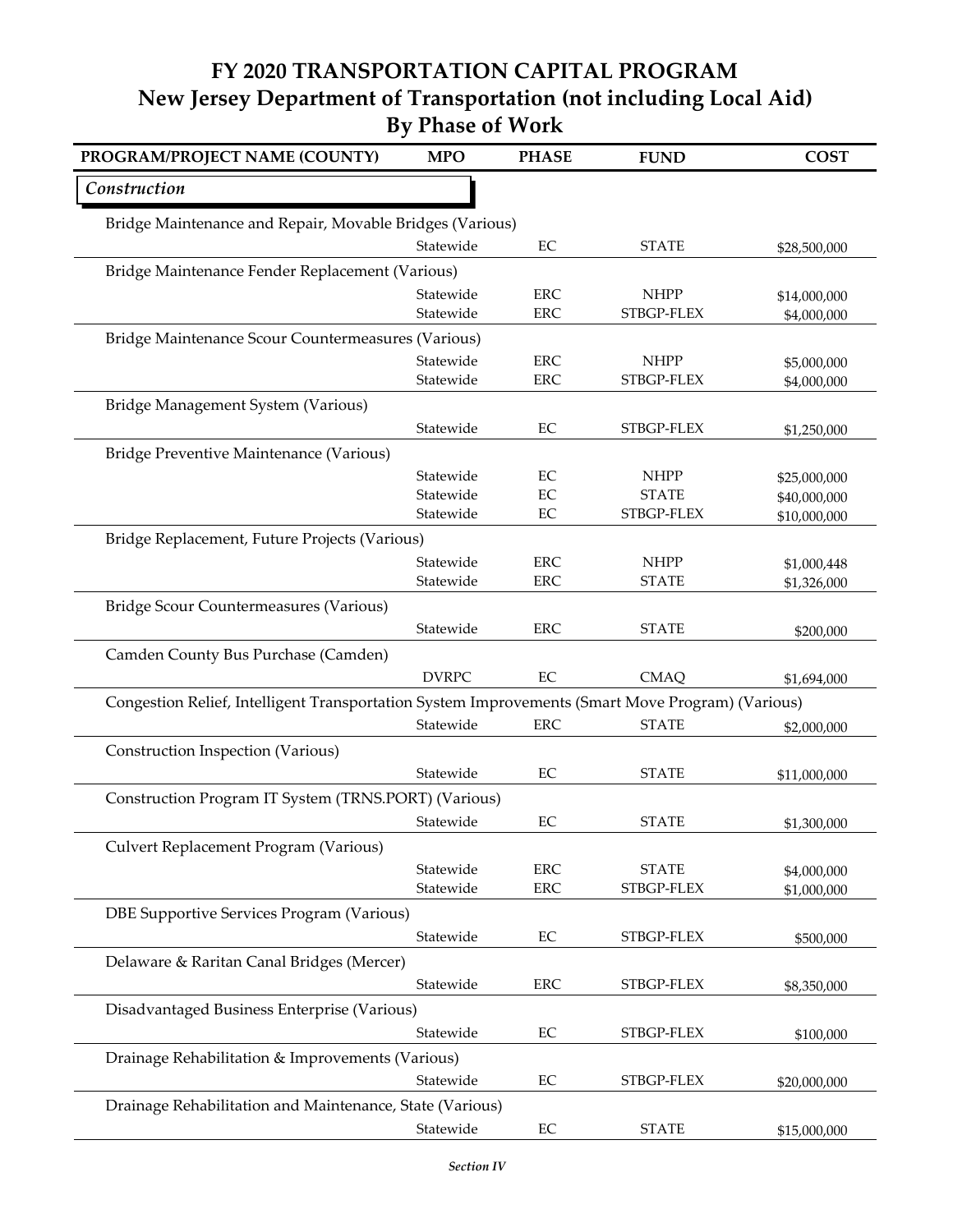| PROGRAM/PROJECT NAME (COUNTY)                                      | <b>MPO</b>   | <b>PHASE</b> | <b>FUND</b>  | <b>COST</b>  |
|--------------------------------------------------------------------|--------------|--------------|--------------|--------------|
| Construction                                                       |              |              |              |              |
| Duck Island Landfill, Site Remediation (Mercer)                    |              |              |              |              |
|                                                                    | <b>DVRPC</b> | $\rm EC$     | <b>STATE</b> | \$100,000    |
| <b>Electrical Facilities (Various)</b>                             |              |              |              |              |
|                                                                    | Statewide    | EC           | <b>STATE</b> | \$7,000,000  |
| Electrical Load Center Replacement, Statewide (Various)            |              |              |              |              |
|                                                                    | Statewide    | <b>ERC</b>   | <b>STATE</b> | \$5,000,000  |
| Emergency Management and Transportation Security Support (Various) |              |              |              |              |
|                                                                    | Statewide    | <b>ERC</b>   | <b>STATE</b> | \$1,500,000  |
| Environmental Investigations (Various)                             |              |              |              |              |
|                                                                    | Statewide    | $\rm EC$     | <b>STATE</b> | \$7,500,000  |
| Environmental Project Support (Various)                            |              |              |              |              |
|                                                                    | Statewide    | <b>ERC</b>   | <b>STATE</b> | \$1,000,000  |
| Equipment (Vehicles, Construction, Safety) (Various)               |              |              |              |              |
|                                                                    | Statewide    | $\rm EC$     | <b>STATE</b> | \$25,000,000 |
| Equipment, Snow and Ice Removal (Various)                          |              |              |              |              |
|                                                                    | Statewide    | EC           | <b>STATE</b> | \$5,000,000  |
| Federal and Market Street Feeder Road Improvements (Camden)        |              |              |              |              |
|                                                                    | <b>DVRPC</b> | <b>ERC</b>   | <b>STATE</b> | \$5,000,000  |
| Ferry Program (Various)                                            |              |              |              |              |
|                                                                    | Statewide    | ERC          | FBP          | \$4,000,000  |
| Gloucester County Bus Purchase (Gloucester)                        |              |              |              |              |
|                                                                    | <b>DVRPC</b> | <b>CON</b>   | <b>CMAQ</b>  | \$238,000    |
| Guiderail Upgrade (Various)                                        |              |              |              |              |
|                                                                    | Statewide    | $\rm EC$     | <b>NHPP</b>  | \$1,000,000  |
|                                                                    | Statewide    | EC           | <b>STATE</b> | \$2,500,000  |
| High-Mast Light Poles (Various)                                    |              |              |              |              |
|                                                                    | Statewide    | ERC          | <b>NHPP</b>  | \$1,000,000  |
|                                                                    | Statewide    | <b>ERC</b>   | STBGP-FLEX   | \$1,000,000  |
| Hook Road (CR 551), Phase 3 (Salem)                                |              |              |              |              |
|                                                                    | <b>SJTPO</b> | <b>CON</b>   | STBGP-FLEX   | \$1,500,000  |
| Intelligent Traffic Signal Systems (Various)                       |              |              |              |              |
|                                                                    | Statewide    | ERC          | <b>CMAQ</b>  | \$15,000,000 |
| Intelligent Transportation System Resource Center (Various)        |              |              |              |              |
|                                                                    | Statewide    | $\rm EC$     | STBGP-FLEX   | \$4,000,000  |
| Interstate Service Facilities (Various)                            |              |              |              |              |
|                                                                    | Statewide    | $\rm EC$     | <b>STATE</b> | \$525,000    |
| Job Order Contracting Infrastructure Repairs, Statewide (Various)  |              |              |              |              |
|                                                                    | Statewide    | $\rm EC$     | STBGP-FLEX   | \$10,000,000 |
|                                                                    |              |              |              |              |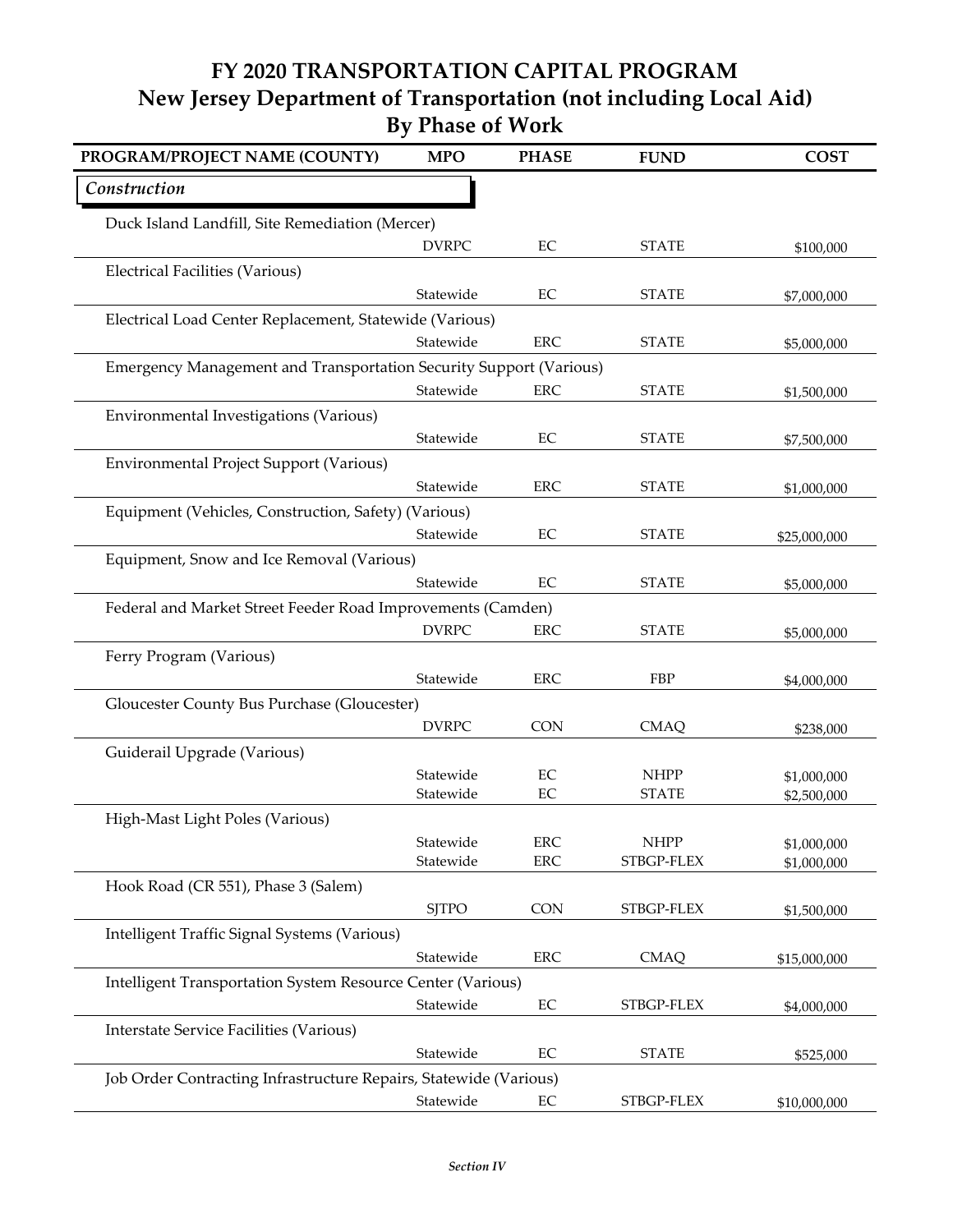| PROGRAM/PROJECT NAME (COUNTY)                                 | <b>MPO</b>   | <b>PHASE</b>   | <b>FUND</b>                | <b>COST</b>                 |
|---------------------------------------------------------------|--------------|----------------|----------------------------|-----------------------------|
| Construction                                                  |              |                |                            |                             |
| Legal Costs for Right of Way Condemnation (Various)           |              |                |                            |                             |
|                                                               | Statewide    | $\rm EC$       | <b>STATE</b>               | \$1,600,000                 |
| Local Aid Grant Management System (Various)                   |              |                |                            |                             |
|                                                               | Statewide    | EC             | <b>STATE</b>               | \$200,000                   |
| Local Aid, Infrastructure Fund (Various)                      |              |                |                            |                             |
|                                                               | Statewide    | <b>ERC</b>     | <b>STATE</b>               | \$7,500,000                 |
| Local Aid, State Transportation Infrastructure Bank (Various) |              |                |                            |                             |
|                                                               | Statewide    | ERC            | <b>STATE</b>               | \$22,600,000                |
| Local Bridges, Future Needs (Various)                         |              |                |                            |                             |
|                                                               | Statewide    | <b>ERC</b>     | <b>STATE</b>               | \$47,300,000                |
| Local CMAQ Initiatives (Various)                              | <b>DVRPC</b> |                |                            |                             |
|                                                               | <b>NJTPA</b> | EC<br>$\rm EC$ | <b>CMAQ</b><br><b>CMAQ</b> | \$872,000<br>\$7,500,000    |
|                                                               | <b>SJTPO</b> | $\rm EC$       | <b>CMAQ</b>                | \$1,900,000                 |
| Local County Aid, DVRPC (Various)                             |              |                |                            |                             |
|                                                               | <b>DVRPC</b> | <b>ERC</b>     | <b>STATE</b>               | \$32,668,917                |
| Local County Aid, NJTPA (Various)                             |              |                |                            |                             |
|                                                               | <b>NJTPA</b> | <b>ERC</b>     | <b>STATE</b>               | \$105,502,141               |
| Local County Aid, SJTPO (Various)                             |              |                |                            |                             |
|                                                               | <b>SJTPO</b> | <b>ERC</b>     | <b>STATE</b>               | \$23,078,942                |
| Local Freight Impact Fund (Various)                           |              |                |                            |                             |
|                                                               | Statewide    | <b>ERC</b>     | <b>STATE</b>               | \$30,100,000                |
| Local Municipal Aid, DVRPC (Various)                          |              |                |                            |                             |
|                                                               | <b>DVRPC</b> | <b>ERC</b>     | <b>STATE</b>               | \$29,193,208                |
| Local Municipal Aid, NJTPA (Various)                          |              |                |                            |                             |
|                                                               | <b>NJTPA</b> | <b>ERC</b>     | <b>STATE</b>               | \$108,499,116               |
| Local Municipal Aid, SJTPO (Various)                          |              |                |                            |                             |
|                                                               | <b>SJTPO</b> | <b>ERC</b>     | <b>STATE</b>               | \$13,557,676                |
| Local Municipal Aid, Urban Aid (Various)                      |              |                |                            |                             |
|                                                               | Statewide    | <b>ERC</b>     | <b>STATE</b>               | \$10,000,000                |
| Local Safety/High Risk Rural Roads Program (Various)          | <b>DVRPC</b> | <b>ERC</b>     |                            |                             |
|                                                               | <b>NJTPA</b> | ERC            | <b>HSIP</b><br><b>HSIP</b> | \$1,286,000<br>\$17,000,000 |
|                                                               | <b>SJTPO</b> | ERC            | HSIP                       | \$2,000,000                 |
| Maintenance & Fleet Management System (Various)               |              |                |                            |                             |
|                                                               | Statewide    | $\rm EC$       | <b>STATE</b>               | \$1,000,000                 |
| Maritime Transportation System (Various)                      |              |                |                            |                             |
|                                                               | Statewide    | EC             | <b>STATE</b>               | \$15,000,000                |
| Mercer County Bus Purchase (Mercer)                           |              |                |                            |                             |
|                                                               | <b>DVRPC</b> | EC             | <b>CMAQ</b>                | \$756,000                   |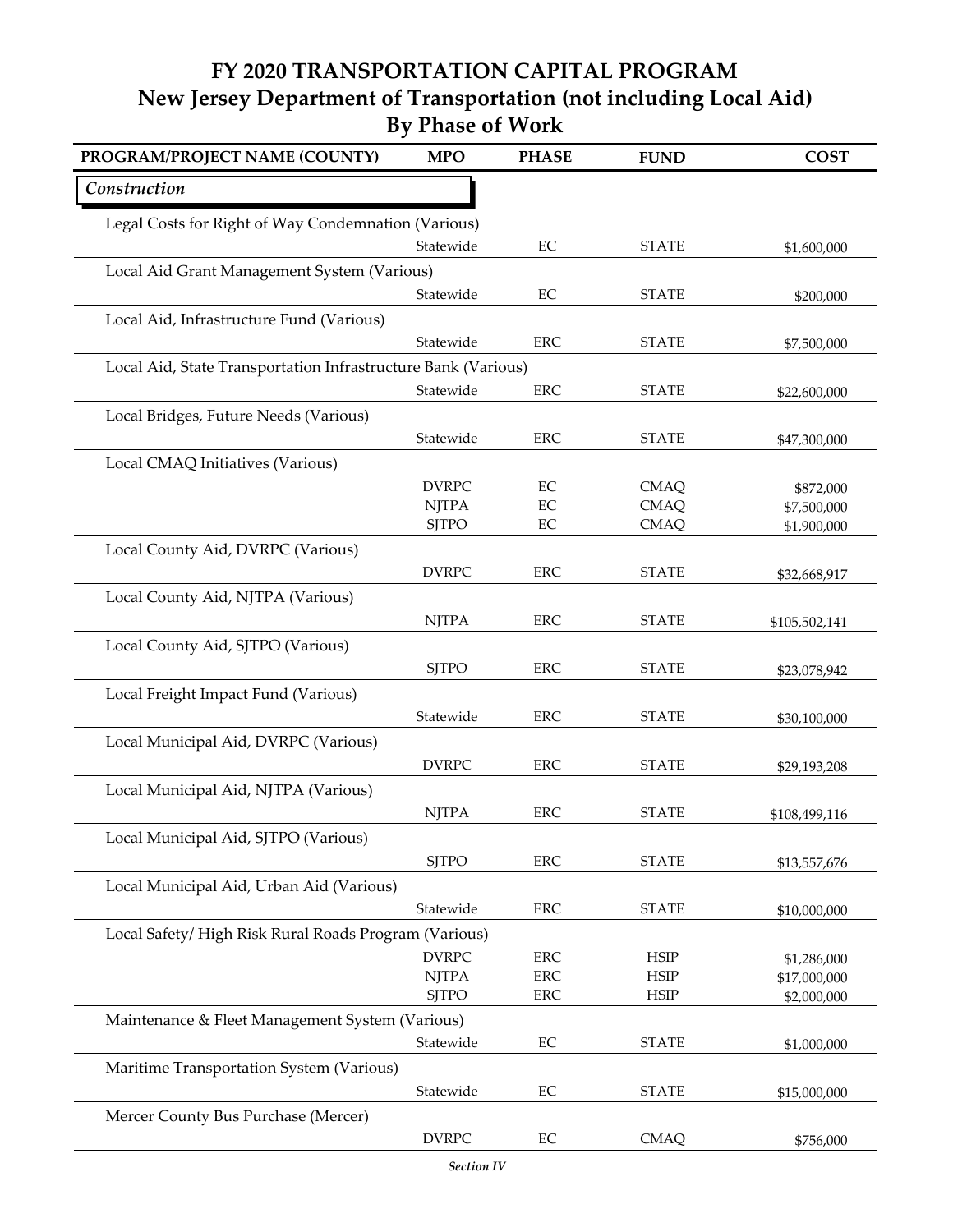| PROGRAM/PROJECT NAME (COUNTY)                                          | <b>MPO</b>   | <b>PHASE</b> | <b>FUND</b>    | <b>COST</b>   |
|------------------------------------------------------------------------|--------------|--------------|----------------|---------------|
| Construction                                                           |              |              |                |               |
| Minority and Women Workforce Training Set Aside (Various)              |              |              |                |               |
|                                                                        | Statewide    | EC           | <b>STATE</b>   | \$1,000,000   |
| Mobility and Systems Engineering Program (Various)                     |              |              |                |               |
|                                                                        | Statewide    | EC           | <b>NHPP</b>    | \$10,000,000  |
|                                                                        | Statewide    | EC           | <b>STATE</b>   | \$1,500,000   |
|                                                                        | Statewide    | EC           | STBGP-FLEX     | \$1,500,000   |
| Motor Vehicle Crash Record Processing (Various)                        |              |              |                |               |
|                                                                        | Statewide    | EC           | <b>HSIP</b>    | \$2,500,000   |
| New Jersey Rail Freight Assistance Program (Various)                   |              |              |                |               |
|                                                                        | Statewide    | EC           | <b>STATE</b>   | \$25,000,000  |
| New Jersey Scenic Byways Program (Various)                             |              |              |                |               |
|                                                                        | Statewide    | <b>ERC</b>   | <b>TA-FLEX</b> | \$500,000     |
| Newark Broad Street Traffic Signal Optimization (Essex)                |              |              |                |               |
|                                                                        | <b>NJTPA</b> | <b>CON</b>   | DEMO-R         | \$1,678,000   |
| Orphan Bridge Reconstruction (Various)                                 |              |              |                |               |
|                                                                        | Statewide    | $\rm EC$     | <b>STATE</b>   | \$4,000,000   |
| Ozone Action Program in New Jersey (Various)                           |              |              |                |               |
|                                                                        | <b>DVRPC</b> | EC           | <b>CMAQ</b>    |               |
|                                                                        |              |              |                | \$40,000      |
| PANY&NJ-NJDOT Project Program (Hudson)                                 |              |              |                |               |
|                                                                        | <b>NJTPA</b> | <b>ERC</b>   | <b>STATE</b>   | \$98,000,000  |
| Park and Ride/Transportation Demand Management Program (Various)       |              |              |                |               |
|                                                                        | Statewide    | $\rm EC$     | <b>STATE</b>   | \$1,000,000   |
| <b>Pavement Preservation (Various)</b>                                 |              |              |                |               |
|                                                                        | <b>DVRPC</b> | $\rm EC$     | <b>NHPP</b>    | \$8,000,000   |
|                                                                        | <b>DVRPC</b> | EC           | STBGP-FLEX     | \$2,000,000   |
|                                                                        | <b>SJTPO</b> | EC           | <b>NHPP</b>    | \$4,000,000   |
|                                                                        | <b>SJTPO</b> | EC           | STBGP-FLEX     | \$1,000,000   |
| Pavement Preservation, NJTPA (Various)                                 |              |              |                |               |
|                                                                        | <b>NJTPA</b> | $\rm EC$     | <b>NHPP</b>    | \$30,000,000  |
|                                                                        | <b>NJTPA</b> | $\rm EC$     | STBGP-FLEX     | \$5,000,000   |
| Physical Plant (Various)                                               |              |              |                |               |
|                                                                        | Statewide    | ERC          | <b>STATE</b>   | \$10,000,000  |
| Pre-Apprenticeship Training Program for Minorities and Women (Various) |              |              |                |               |
|                                                                        | Statewide    | $\rm EC$     | STBGP-FLEX     | \$500,000     |
| Program Implementation Costs, NJDOT (Various)                          |              |              |                |               |
|                                                                        | Statewide    | $\rm EC$     | <b>STATE</b>   | \$104,040,000 |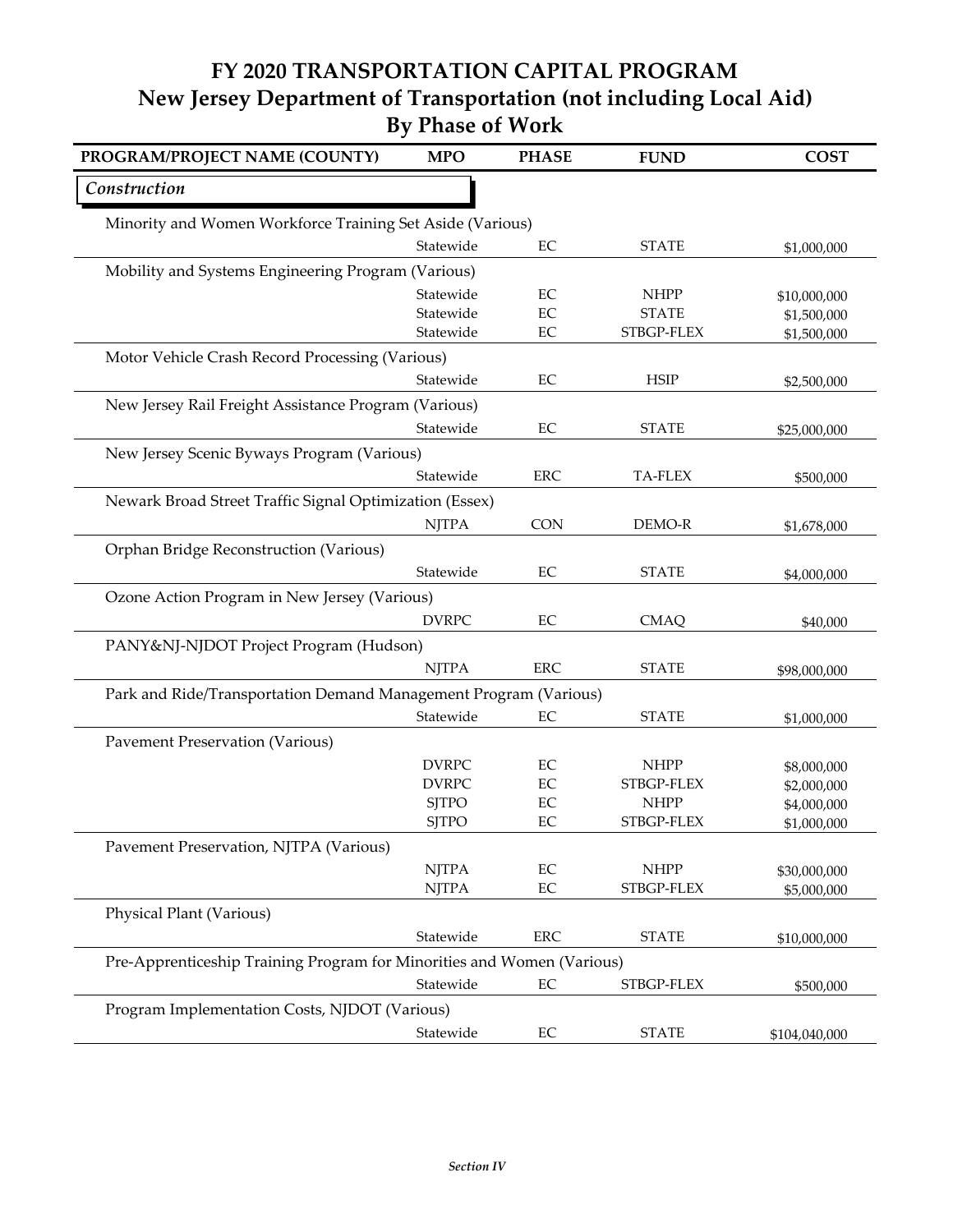| PROGRAM/PROJECT NAME (COUNTY)                                               | <b>MPO</b>   | <b>PHASE</b> | <b>FUND</b>         | <b>COST</b>   |
|-----------------------------------------------------------------------------|--------------|--------------|---------------------|---------------|
| Construction                                                                |              |              |                     |               |
| Rail-Highway Grade Crossing Program, Federal (Various)                      |              |              |                     |               |
|                                                                             | <b>DVRPC</b> | EC           | <b>RHC</b>          | \$944,791     |
|                                                                             | <b>DVRPC</b> | EC           | RHC-PHILA           | \$1,843,739   |
|                                                                             | <b>DVRPC</b> | EC           | RHC-TRENTON         | \$1,267,402   |
|                                                                             | <b>NJTPA</b> | EC           | <b>RHC</b>          | \$2,875,452   |
|                                                                             | <b>NJTPA</b> | EC           | RHC-AC              | \$1,061,204   |
|                                                                             | <b>NJTPA</b> | EC           | RHC-ALLEN           | \$138,601     |
|                                                                             | <b>NJTPA</b> | EC           | RHC-NY/NWK          | \$9,867,749   |
|                                                                             | <b>NJTPA</b> | EC           | RHC-PGH/NWB         | \$47,967      |
|                                                                             | <b>SJTPO</b> | EC           | <b>RHC</b>          | \$287,546     |
|                                                                             | Statewide    | $\rm EC$     | RHC-B5K200K         | \$1,714,882   |
|                                                                             | Statewide    | $\rm EC$     | RHC-FLEX<br>RHC-L5K | \$11,998,350  |
|                                                                             | Statewide    | $\rm EC$     |                     | \$2,099,364   |
| Rail-Highway Grade Crossing Program, State (Various)                        |              |              |                     |               |
|                                                                             | Statewide    | CON          | <b>STATE</b>        | \$1,000,000   |
| Recreational Trails Program (Various)                                       |              |              |                     |               |
|                                                                             | Statewide    | <b>ERC</b>   | TA-RTP              | \$1,226,757   |
|                                                                             |              |              |                     |               |
| Regional Action Program (Various)                                           |              |              |                     |               |
|                                                                             | Statewide    | EC           | <b>STATE</b>        | \$2,000,000   |
| Restriping Program & Line Reflectivity Management System (Various)          |              |              |                     |               |
|                                                                             | Statewide    | EC           | STBGP-FLEX          | \$20,000,000  |
| Resurfacing Program (Various)                                               |              |              |                     |               |
|                                                                             | Statewide    | EC           | <b>STATE</b>        |               |
|                                                                             |              |              |                     | \$100,000,000 |
| Resurfacing, Federal (Various)                                              |              |              |                     |               |
|                                                                             | Statewide    | <b>ERC</b>   | <b>NHPP</b>         | \$1,000,000   |
| RideECO Mass Marketing Efforts--New Jersey (Various)                        |              |              |                     |               |
|                                                                             | <b>DVRPC</b> | $\rm EC$     | <b>CMAQ</b>         | \$50,000      |
|                                                                             |              |              |                     |               |
| Right of Way Database/Document Management System (Various)                  |              |              |                     |               |
|                                                                             | Statewide    | EC           | <b>STATE</b>        | \$300,000     |
| Rockfall Mitigation (Various)                                               |              |              |                     |               |
|                                                                             | Statewide    | <b>ERC</b>   | <b>NHPP</b>         | \$16,000,000  |
| Route 322B SB, Retaining Wall @ Raccoon Creek, Priority Repair (Gloucester) |              |              |                     |               |
|                                                                             | <b>DVRPC</b> | <b>ERC</b>   | <b>STATE</b>        |               |
|                                                                             |              |              |                     | \$2,000,000   |
| Safe Routes to School Program (Various)                                     |              |              |                     |               |
|                                                                             | Statewide    | ERC          | <b>TA-FLEX</b>      | \$5,587,000   |
| Safe Streets to Transit Program (Various)                                   |              |              |                     |               |
|                                                                             | Statewide    | $\rm EC$     | <b>STATE</b>        | \$1,000,000   |
| Safety Programs (Various)                                                   |              |              |                     |               |
|                                                                             |              |              |                     |               |
|                                                                             | Statewide    | <b>ERC</b>   | <b>HSIP</b>         | \$14,000,000  |
|                                                                             | Statewide    | ERC          | <b>STATE</b>        | \$250,000     |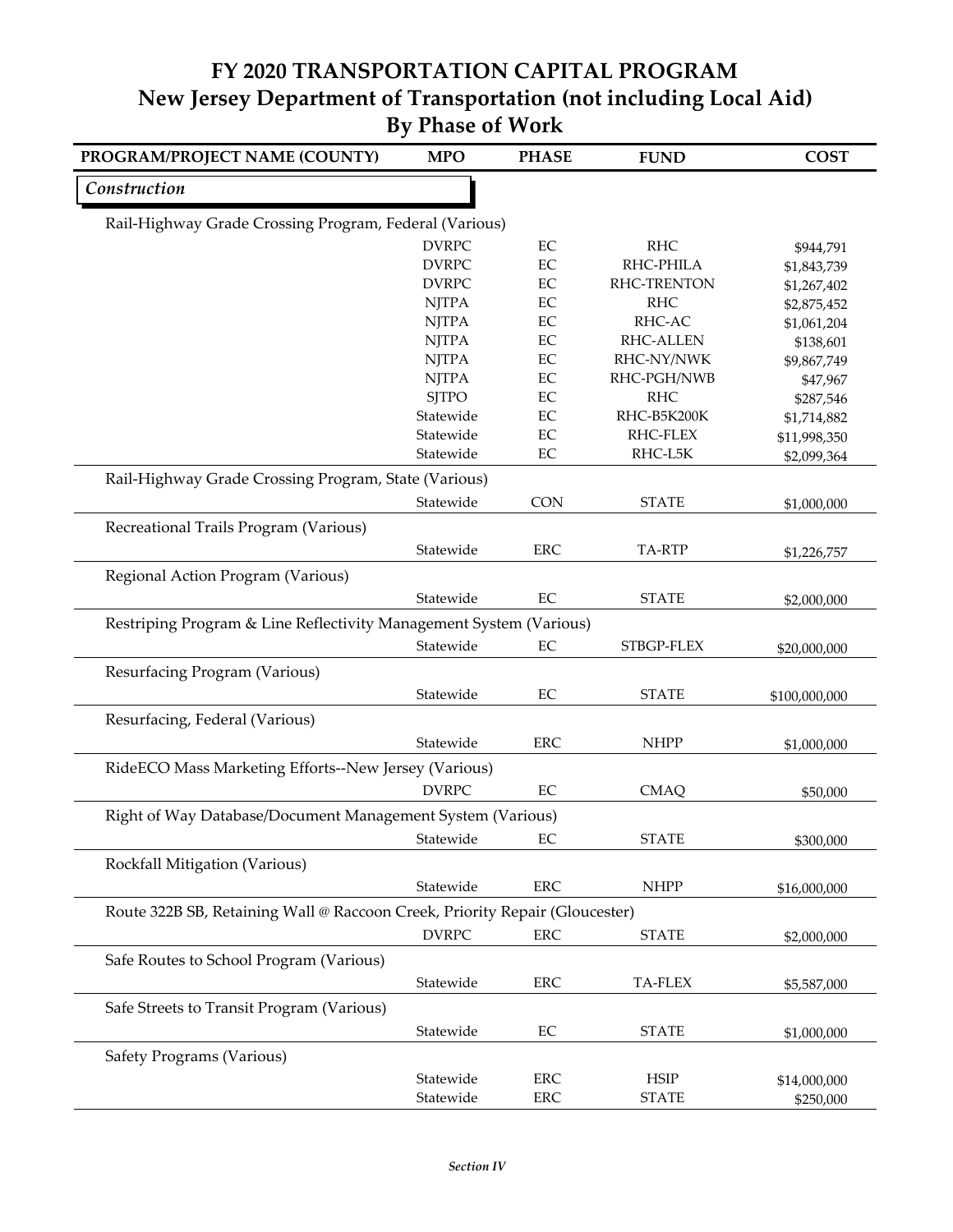| PROGRAM/PROJECT NAME (COUNTY)                                       | <b>MPO</b>   | <b>PHASE</b> | <b>FUND</b>  | <b>COST</b>  |
|---------------------------------------------------------------------|--------------|--------------|--------------|--------------|
| Construction                                                        |              |              |              |              |
| Salt Storage Facilities - Statewide (Various)                       |              |              |              |              |
|                                                                     | Statewide    | <b>ERC</b>   | <b>STATE</b> | \$3,000,000  |
| Sign Structure Inspection Program (Various)                         |              |              |              |              |
|                                                                     | Statewide    | $\rm EC$     | STBGP-FLEX   | \$2,100,000  |
| Sign Structure Rehabilitation/Replacement Program (Various)         |              |              |              |              |
|                                                                     | Statewide    | <b>ERC</b>   | STBGP-FLEX   | \$1,000,000  |
| Sign Structure Replacement Contract 2016-3 (Various)                |              |              |              |              |
|                                                                     | Statewide    | <b>CON</b>   | <b>NHPP</b>  | \$6,800,000  |
| Signs Program, Statewide (Various)                                  |              |              |              |              |
|                                                                     | Statewide    | $\rm EC$     | <b>STATE</b> | \$3,150,000  |
| Solid and Hazardous Waste Cleanup, Reduction and Disposal (Various) |              |              |              |              |
|                                                                     | Statewide    | EC           | <b>STATE</b> | \$1,330,000  |
| South Inlet Transportation Improvement Project (Atlantic)           |              |              |              |              |
|                                                                     | <b>SJTPO</b> | CON          | <b>STATE</b> | \$1,504,000  |
| <b>Staff Augmentation (Various)</b>                                 |              |              |              |              |
|                                                                     | Statewide    | EC           | <b>STATE</b> | \$15,000,000 |
| State Police Enforcement and Safety Services (Various)              |              |              |              |              |
|                                                                     | Statewide    | EC           | <b>STATE</b> | \$5,000,000  |
| Statewide Traffic Operations and Support Program (Various)          |              |              |              |              |
|                                                                     | Statewide    | $\rm EC$     | <b>NHPP</b>  | \$20,000,000 |
| Storm Water Asset Management (Various)                              |              |              |              |              |
|                                                                     | Statewide    | <b>ERC</b>   | STBGP-FLEX   | \$5,000,000  |
| Title VI and Nondiscrimination Supporting Activities (Various)      |              |              |              |              |
|                                                                     | Statewide    | EC           | <b>STATE</b> | \$175,000    |
| <b>Traffic Monitoring Systems (Various)</b>                         |              |              |              |              |
|                                                                     | Statewide    | EC           | <b>STATE</b> | \$1,490,000  |
| Traffic Signal Replacement (Various)                                |              |              |              |              |
|                                                                     | Statewide    | $\rm EC$     | <b>STATE</b> | \$9,000,000  |
| Training and Employee Development (Various)                         |              |              |              |              |
|                                                                     | Statewide    | $\rm EC$     | STBGP-FLEX   | \$2,000,000  |
| Transit Village Program (Various)                                   |              |              |              |              |
|                                                                     | Statewide    | $\rm EC$     | <b>STATE</b> | \$1,000,000  |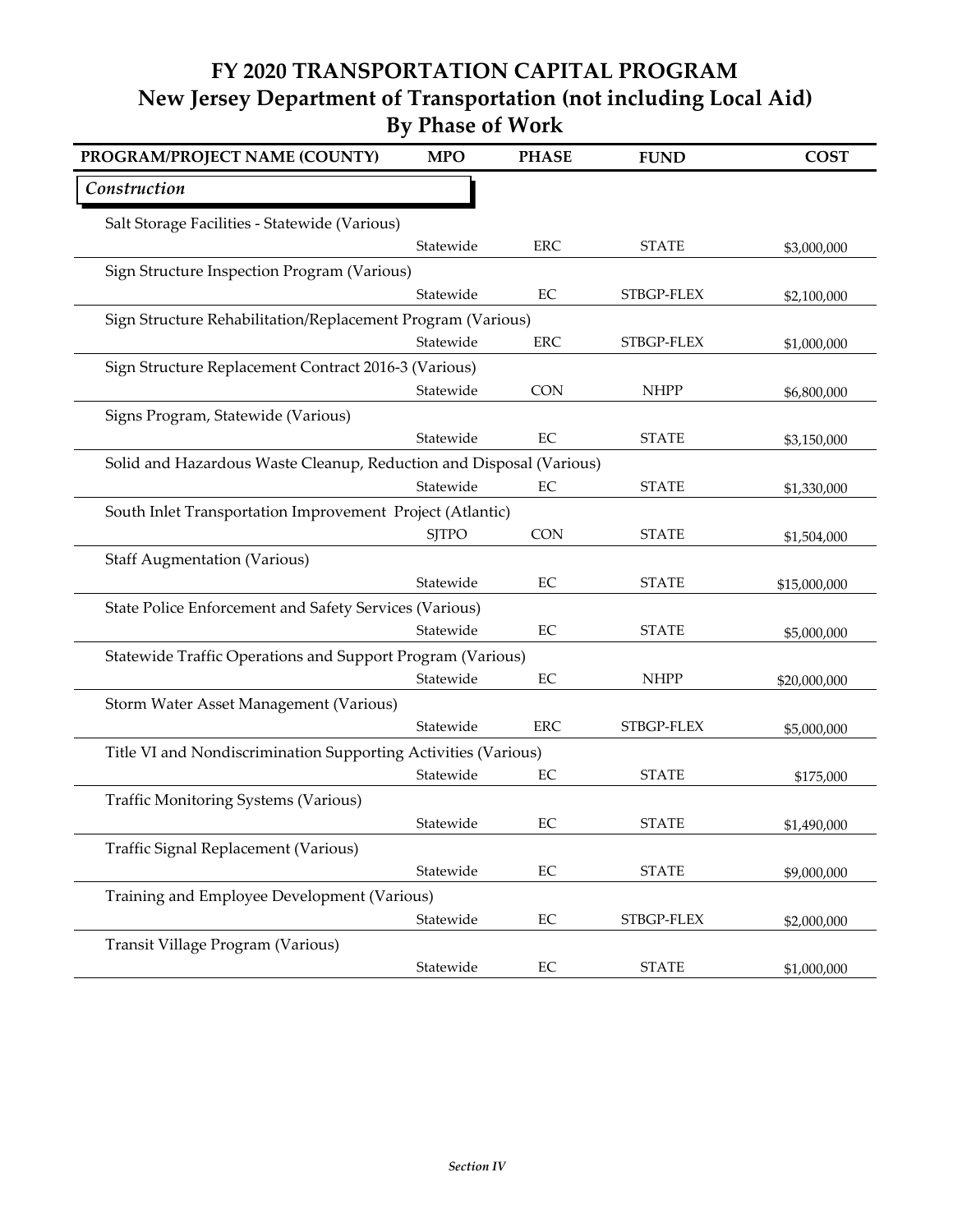| PROGRAM/PROJECT NAME (COUNTY)                                                              | <b>MPO</b>   | <b>PHASE</b> | <b>FUND</b>       | <b>COST</b>  |
|--------------------------------------------------------------------------------------------|--------------|--------------|-------------------|--------------|
| Construction                                                                               |              |              |                   |              |
| Transportation Alternatives Program (Various)                                              |              |              |                   |              |
|                                                                                            | <b>DVRPC</b> | <b>ERC</b>   | <b>TA-PHILA</b>   | \$1,134,664  |
|                                                                                            | <b>DVRPC</b> | <b>ERC</b>   | <b>TA-TRENTON</b> | \$292,492    |
|                                                                                            | <b>NJTPA</b> | <b>ERC</b>   | <b>TA-ALLEN</b>   | \$31,986     |
|                                                                                            | <b>NJTPA</b> | <b>ERC</b>   | TA-NY/NWK         | \$6,072,756  |
|                                                                                            | <b>NJTPA</b> | <b>ERC</b>   | TA-PGH/NWB        | \$11,070     |
|                                                                                            | <b>SJTPO</b> | <b>ERC</b>   | TA-AC             | \$244,905    |
|                                                                                            | Statewide    | <b>ERC</b>   | TA-B5K200K        | \$395,761    |
|                                                                                            | Statewide    | <b>ERC</b>   | <b>TA-FLEX</b>    | \$1,081,126  |
|                                                                                            | Statewide    | <b>ERC</b>   | TA-L5K            | \$484,492    |
| Transportation Research Technology (Various)                                               |              |              |                   |              |
|                                                                                            | Statewide    | $\rm EC$     | <b>STATE</b>      | \$900,000    |
| UHPC Overlay Research Project (8 Bridge Decks) (Various)                                   |              |              |                   |              |
|                                                                                            | Statewide    | <b>CON</b>   | <b>STATE</b>      | \$8,500,000  |
| Unanticipated Design, Right of Way and Construction Expenses, State (Various)              |              |              |                   |              |
|                                                                                            | Statewide    | <b>ERC</b>   | <b>STATE</b>      | \$35,290,000 |
| Utility Pole Mitigation (Various)                                                          |              |              |                   |              |
|                                                                                            | Statewide    | EC           | <b>HSIP</b>       | \$175,000    |
| Utility Reconnaissance and Relocation (Various)                                            |              |              |                   |              |
|                                                                                            | Statewide    | EC           | <b>STATE</b>      | \$2,500,000  |
| Youth Employment and TRAC Programs (Various)                                               |              |              |                   |              |
|                                                                                            | Statewide    | EC           | STBGP-FLEX        | \$350,000    |
| Route 3, Route 46, Valley Road and Notch/Rifle Camp Road Interchange, Contract B (Passaic) |              |              |                   |              |
|                                                                                            | <b>NJTPA</b> | CON          | <b>NHPP</b>       | \$35,950,000 |
| Route 9, Main Street (Middlesex)                                                           |              |              |                   |              |
|                                                                                            |              |              |                   |              |
|                                                                                            | <b>NJTPA</b> | <b>CON</b>   | <b>STATE</b>      | \$15,000,000 |
| Route 21, Lafayette Street to On Ramp at Interchange 7 (Essex)                             |              |              |                   |              |
|                                                                                            | <b>NJTPA</b> | <b>CON</b>   | <b>NHPP</b>       | \$4,050,000  |
| Route 21, Newark Riverfront Pedestrian and Bicycle Access (Essex)                          |              |              |                   |              |
|                                                                                            | <b>NJTPA</b> | <b>ERC</b>   | <b>DEMO</b>       | \$4,700,000  |
| Route 27, Dehart Place to Route 21 (Union)                                                 |              |              |                   |              |
|                                                                                            | <b>NJTPA</b> | CON          | <b>NHPP</b>       | \$13,264,000 |
| Route 29, Cass Street to Calhoun Street, Drainage (Mercer)                                 |              |              |                   |              |
|                                                                                            | <b>DVRPC</b> | <b>CON</b>   | <b>NHPP</b>       | \$22,000,000 |
|                                                                                            |              |              |                   |              |
| Route 30, Atco Avenue to Route 206 (Camden)                                                |              |              |                   |              |
|                                                                                            | <b>DVRPC</b> | <b>CON</b>   | <b>NHPP</b>       | \$7,896,000  |
|                                                                                            | <b>SJTPO</b> | CON          | <b>NHPP</b>       | \$1,704,500  |
| Route 30, Bridge over Beach Thorofare (Atlantic)                                           |              |              |                   |              |
|                                                                                            | <b>SJTPO</b> | CON          | <b>NHPP</b>       | \$18,250,000 |
| Route 30, Mill Road (CR 651) (Atlantic)                                                    |              |              |                   |              |
|                                                                                            | <b>SJTPO</b> | <b>CON</b>   | <b>HSIP</b>       | \$1,400,000  |
|                                                                                            |              |              |                   |              |